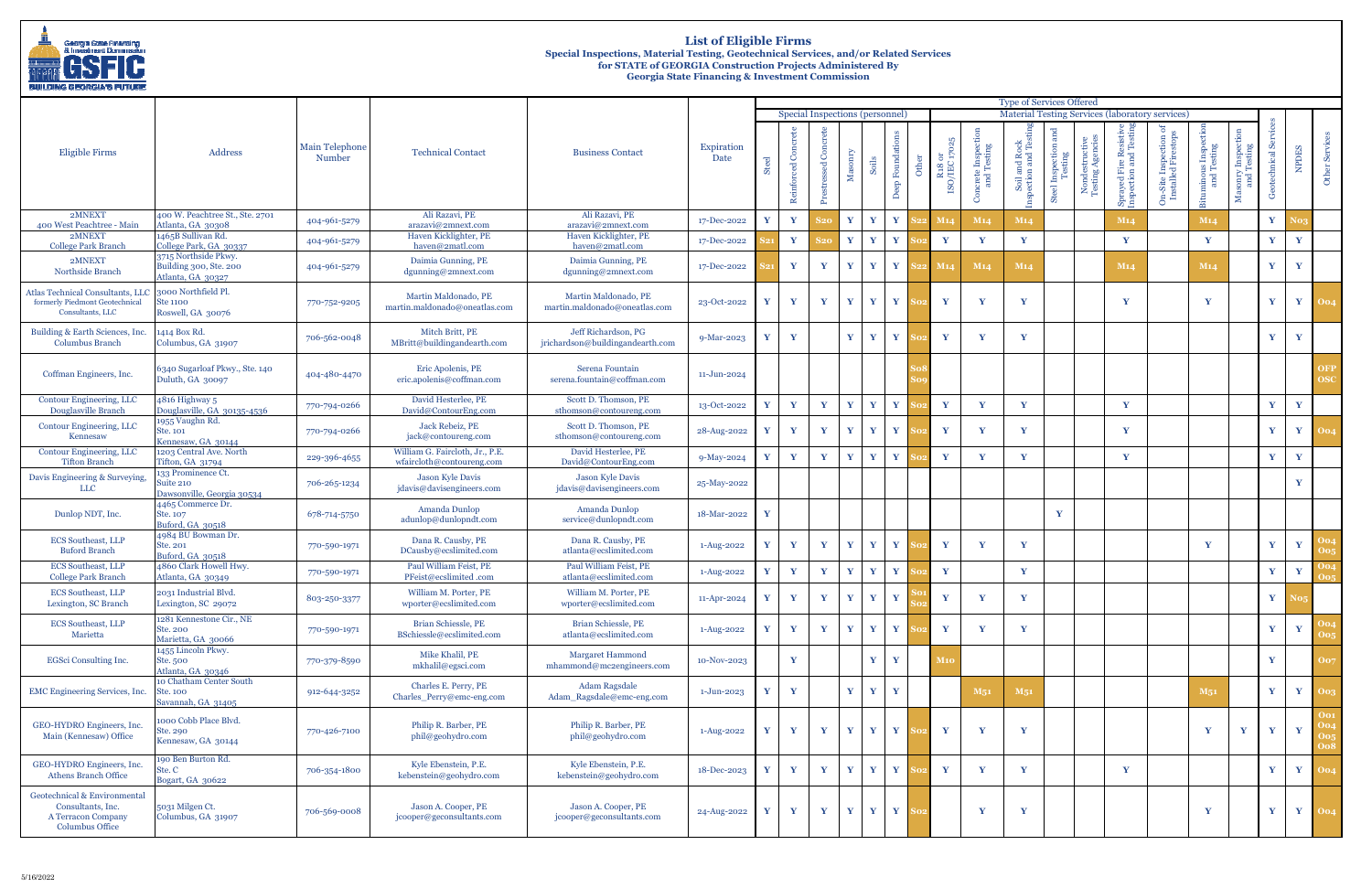

# **List of Eligible Firms Special Inspections, Material Testing, Geotechnical Services, and/or Related Services for STATE of GEORGIA Construction Projects Administered By Georgia State Financing & Investment Commission**

| <b>BUILDING GEORGIA'S FUTURE</b>                                                               |                                                                    |                          |                                                                             |                                                                                                     |                           |         |                                 |                      |              |              |                   |   |                                |                                  |                                   |                                              |                                                                |                                                |                                                 |                              |                               |                     |              |                                               |
|------------------------------------------------------------------------------------------------|--------------------------------------------------------------------|--------------------------|-----------------------------------------------------------------------------|-----------------------------------------------------------------------------------------------------|---------------------------|---------|---------------------------------|----------------------|--------------|--------------|-------------------|---|--------------------------------|----------------------------------|-----------------------------------|----------------------------------------------|----------------------------------------------------------------|------------------------------------------------|-------------------------------------------------|------------------------------|-------------------------------|---------------------|--------------|-----------------------------------------------|
|                                                                                                |                                                                    |                          |                                                                             |                                                                                                     |                           |         |                                 |                      |              |              |                   |   |                                |                                  | <b>Type of Services Offered</b>   |                                              |                                                                |                                                |                                                 |                              |                               |                     |              |                                               |
|                                                                                                |                                                                    |                          |                                                                             |                                                                                                     |                           |         | Special Inspections (personnel) |                      |              |              |                   |   |                                |                                  |                                   |                                              |                                                                |                                                | Material Testing Services (laboratory services) |                              |                               |                     |              |                                               |
| Eligible Firms                                                                                 | Address                                                            | Main Telephone<br>Number | <b>Technical Contact</b>                                                    | <b>Business Contact</b>                                                                             | Expiration<br><b>Date</b> | ್<br>के | Reinforced Concrete             | ed Co<br>sstres<br>Ĕ | Mas          |              | ep Foundatio<br>ă | đ | $\,$ R18 or $\,$ ISO/IEC 17025 | acrete Inspection<br>and Testing | Soil and Rock<br>pection and Test | and<br>tion<br>ng<br>Steel Inspect<br>Testin | $\begin{array}{c} \text{index} \\ \text{string A} \end{array}$ | Sprayed Fire Resistiv<br>inspection and Testin | On-Site Inspection of<br>Installed Firestops    | minous Inspec<br>and Testing | sonry Inspecti<br>and Testing | ŏ<br>technical<br>Ğ | NPDES        | Other Service                                 |
| Geotechnical & Environmental<br>Consultants, Inc.<br>A Terracon Company<br><b>Macon Office</b> | 514 Hillcrest Industrial Blvd.<br>Macon, GA 31204                  | 478-757-1606             | Thomas E. Driver, PE<br>tdriver@geconsultants.com                           | Thomas E. Driver, PE<br>tdriver@geconsultants.com                                                   | 23-Oct-2022               |         | $\mathbf{Y}$                    |                      | Y            | Y            | Y                 |   | Y                              | $\mathbf v$                      | $\mathbf{Y}$                      |                                              |                                                                |                                                |                                                 | Y                            |                               | Y                   | $\mathbf{Y}$ | <b>Oo4</b>                                    |
| GHD Services, Inc.                                                                             | 10 Chatham Center South<br>Ste 500<br>Savannah, GA 31405           | 912-235-3021             | William Chuck Rushing, PE<br>Chuck.Rushing@ghd.com                          | William Chuck Rushing, PE<br>Chuck.Rushing@ghd.com                                                  | 14-Nov-2022               | v       | $\mathbf{Y}$                    | V                    | Y            | v            | Y                 |   | Mos                            | Mo <sub>3</sub>                  | Mo <sub>3</sub>                   |                                              |                                                                |                                                |                                                 | Mo <sub>3</sub>              |                               | Y                   | Y            | <b>Oo4</b>                                    |
| Golder Associates, Inc.                                                                        | 5170 Peachtree Rd.<br>Building 100, Suite 300<br>Atlanta, GA 30341 | 770-496-1893             | Gregg Hudock, PE<br>Gregg Hudock@golder.com                                 | Gregg Hudock, PE<br>Gregg Hudock@golder.com                                                         | $9 - Jul - 2023$          |         | $\mathbf{Y}$                    |                      |              | $\mathbf{Y}$ | Y                 |   | $\mathbf{Y}$                   |                                  |                                   |                                              |                                                                |                                                |                                                 |                              |                               |                     |              | 006                                           |
| Matrix Engineering Group, Inc.                                                                 | 4358 Chamblee Tucker Rd<br>Ste <sub>3</sub><br>Tucker, GA 30084    | 770-448-3124             | Amin A. Tomeh, PE, D.GE<br>$\text{amin@matrix}\text{engineering}$ group.com | Naser Ackall<br>Nick@matrixengineeringgroup.com                                                     | 3-May-2023                |         | $\mathbf{Y}$                    | Y                    | Y            | $\mathbf{Y}$ | Y                 |   | Y                              | $\mathbf{v}$                     | Y                                 |                                              |                                                                | Y                                              |                                                 |                              |                               | $\mathbf{Y}$        | Y            | 007                                           |
| MC Squared                                                                                     | 1275 Shiloh Rd. NW<br>Ste. 2620<br>Kennesaw, GA 30144              | 770-650-0873             | Prashanth Vaddu, PE<br>PVaddu@mc2engineers.com                              | <b>Sam Moussly</b><br>moussly@mc2engineers.com                                                      | 29-Oct-2022               |         | $\mathbf{Y}$                    |                      | Y            | Y            | Y                 |   | $\mathbf{Y}$                   | Y                                | Y                                 |                                              |                                                                |                                                |                                                 |                              |                               | $\mathbf{v}$        |              |                                               |
| Moore and Associates, Engineering<br>and Consulting, Inc.                                      | 1009 East Ave.<br>N. Augusta, SC 29841                             | 803-279-7799             | Wayne S. Moore, PE<br>w.moore@manda-inc.com                                 | Wayne S. Moore, PE<br>w.moore@manda-inc.com                                                         | 14-Nov-2022               |         | S19                             |                      | Y            |              |                   |   |                                | M <sub>13</sub>                  | M <sub>13</sub>                   |                                              |                                                                |                                                |                                                 |                              |                               |                     |              |                                               |
| NOVA Engineering &<br>Environmental, LLC<br>Main (Kennesaw) Office                             | 3900 Kennesaw 75 Pkwy.<br><b>Ste 100</b><br>Kennesaw, GA 30144     | 770-425-0777             | Kenneth D. Houseman, PE<br>khouseman@usanova.com                            | Kenneth D. Houseman, PE<br>khouseman@usanova.com                                                    | $1-Jun-2023$              | Y       | $\mathbf{Y}$                    | Y                    | Y            | Y            | Y                 |   | Y                              | Y                                | Y                                 |                                              |                                                                | $\mathbf{V}$                                   |                                                 | Y                            |                               | Y                   | Y            | <b>Oo1</b><br>002<br>004<br>005               |
| NOVA Engineering &<br>Environmental, LLC<br><b>Bogart Branch Office</b>                        | 255 Commerce Dr.<br>Ste. 8<br>Bogart, GA 30622                     | 678-482-4481             | Marcus D. Johnston, PE<br>mjohnston@usanova.com                             | Marcus D. Johnston, PE<br>mjohnston@usanova.com                                                     | 5-May-2022                | Y       | $\mathbf{Y}$                    | Y                    | $\mathbf{Y}$ | $\mathbf{Y}$ | $\mathbf{Y}$      |   | Y                              | Y                                | $\mathbf{Y}$                      |                                              |                                                                |                                                |                                                 |                              |                               | Y                   | Y            |                                               |
| NOVA Engineering &<br>Environmental, LLC<br><b>College Park Branch Office</b>                  | 1465 B Sullivan Rd.<br>College Park, GA 30337                      | 770-425-0777             | Stephen Willenborg, PE<br>swillenborg@usanova.com                           | Stephen Willenborg, PE<br>swillenborg@usanova.com                                                   | 4-Sep-2023                | Y       | S25                             | S <sub>25</sub>      |              |              |                   |   | $\mathbf{Y}$                   | Y                                | Y                                 |                                              |                                                                |                                                |                                                 | Y                            |                               | Y                   | Y            |                                               |
| NOVA Engineering &<br>Environmental, LLC<br>Norcross Branch Office                             | 1859 Beaver Ridge Cir.<br>Ste. B<br>Norcross, GA 30071             | 770-696-1414             | Marcus D. Johnston, PE<br>mjohnston@usanova.com                             | Marcus D. Johnston, PE<br>mjohnston@usanova.com                                                     | 20-May-2022               |         | $\mathbf{Y}$                    | Y                    | Y            | $\mathbf{v}$ | Y                 |   | Y                              | Y                                | Y                                 |                                              |                                                                | Y                                              |                                                 | Y                            |                               | V                   | Y            |                                               |
| NOVA Engineering &<br>Environmental, LLC<br>Tallahassee, FL Office                             | 4770 Woodlane Cir.<br>Ste. A<br>Tallahassee, FL 32303              | 850-421-6682             | Randall L. Bagwell, PE<br>rbagwell@usanova.com                              | <b>Charles Pennington</b><br>cpennington@usanova.com                                                | 1-Feb-2023                | Y       | $\mathbf{Y}$                    |                      | Y            | Y            | Y                 |   | Y                              | Y                                | $\mathbf{Y}$                      |                                              |                                                                |                                                |                                                 |                              | $\mathbf{Y}$                  | Y                   | $\mathbf{Y}$ | <b>Oo1</b><br><b>Oo4</b>                      |
| Oasis Construction Services, Inc.                                                              | 45 Woodstock St.<br>Roswell, GA 30075                              | 678-739-2400             | Darren J. Bray, P.E.<br>dbray@oasis-cs.com                                  | Darren J. Bray, P.E.<br>dbray@oasis-cs.com                                                          | 7-Sep-2023                | Y       | $\mathbf{Y}$                    | $\mathbf{Y}$         | Y            | $\mathbf{v}$ | Y                 |   | $\mathbf Y$                    | Y                                | $\mathbf{Y}$                      |                                              |                                                                | Y                                              |                                                 |                              |                               | Y                   | Y            | <b>Oo5</b>                                    |
| <b>Preston Geotechnical Consultants,</b><br>LLC                                                | 4725 Ivey Dr.<br>Macon, GA 31201                                   | 478-474-2941             | James Michael Davis, PE<br>jdavis@prestongeo.com                            | <b>Cathy Davis</b><br>cdavis@prestongeo.com                                                         | 12-Jul-2023               |         | $\mathbf{Y}$                    | Y                    | Y            | Y            | Y                 |   | $\mathbf Y$                    | Y                                | Y                                 |                                              |                                                                |                                                |                                                 | Y                            | $\mathbf{Y}$                  | Y                   | Y            | 004                                           |
| Professional Services Industries,<br>Inc.                                                      | 95 Chastain Rd., NW<br>Ste. 301<br>Kennesaw, GA 30144              | 770-424-6200             | Eric F. Lowe, PG<br>eric.lowe@intertek.com                                  | Tina Garbos<br>tina.garbos@intertek.com                                                             | 28-Aug-2022               |         |                                 |                      |              |              |                   |   |                                |                                  |                                   |                                              |                                                                |                                                |                                                 |                              |                               |                     |              | <b>Oo1</b><br>002<br>004<br>005<br><b>Oo9</b> |
| Raymond Engineering-Georgia,<br>Inc.                                                           | 1035 Green St., Suite A<br>Conyers, GA 30012                       | 770-483-9592             | Ray Ramos, PE, RRC<br>ray.ramos@raymondllc.com                              | Jessica Gugliotta<br>jessica.gugliotta@raymondllc.com                                               | 26-May-2023               |         |                                 |                      |              |              |                   |   |                                |                                  |                                   |                                              |                                                                |                                                |                                                 |                              |                               |                     |              | <b>O01</b><br>002<br>005<br><b>Oo9</b>        |
| S&ME, Inc.<br><b>Augusta Office</b>                                                            | 1527 Crescent Dr.<br>Augusta, GA 30909                             | 706-729-6917             | Tim Mirocha<br>TMirocha@smeinc.com                                          | Tim Mirocha<br>TMirocha@smeinc.com                                                                  | 19-Sep-2023               | Y       | $\mathbf{Y}$                    |                      | Y            | $\mathbf{Y}$ | Y                 |   | $\mathbf{Y}$                   | Y                                | Y                                 |                                              |                                                                |                                                |                                                 |                              |                               | Y                   | $\mathbf Y$  |                                               |
| S&ME, Inc.<br>Duluth Office                                                                    | 4350 River Green Pkwy.<br>Ste. 200<br>Duluth, GA 30096             | 770-476-3555             | Manan Adhyaru, PE<br>madhyaru@smeinc.com                                    | Manan Adhyaru, PE<br>$\operatorname{madhyaru}\nolimits @ \operatorname{sme} \operatorname{inc.com}$ | 1-Aug-2022                | v       | $\mathbf{Y}$                    | Y                    | $\mathbf{Y}$ | Y            | Y                 |   | Y                              | Y                                | $\mathbf{Y}$                      |                                              |                                                                |                                                |                                                 |                              | $\mathbf{Y}$                  | Y                   | Y            | 004<br>009                                    |
| Schnabel Engineering, LLC                                                                      | 6445 Shiloh Rd.<br>Ste. A<br>Alpharetta, GA 30005                  | 770-781-8008             | James R. Crowder, PE<br>jcrowder@schnabel-eng.com                           | James R. Crowder, PE<br>jcrowder@schnabel-eng.com                                                   | 17-Dec-2022               |         | $\mathbf{Y}$                    | Y                    |              | Y            |                   |   |                                | M <sub>13</sub>                  | $M_{13}$                          |                                              |                                                                |                                                |                                                 |                              |                               |                     |              |                                               |
| Terracon Consultants, Inc.<br><b>Athens Branch Office</b>                                      | 385 Creek Stone Ct.<br>Suite 3<br>Athens, GA 30601                 | 706.715.7120             | William, J. Sheffield, PE<br>bill.sheffield@terracon.com                    | <b>Alex Goharioon</b><br>Alex.Goharioon@terracon.com                                                | 4-Sep-2022                | Y       | $\mathbf{Y}$                    | Y                    | $\mathbf{Y}$ | $\mathbf{Y}$ | $\mathbf{Y}$      |   | Y                              | Y                                | Y                                 |                                              |                                                                |                                                |                                                 |                              |                               | $\mathbf{Y}$        |              | <b>Y</b> 020                                  |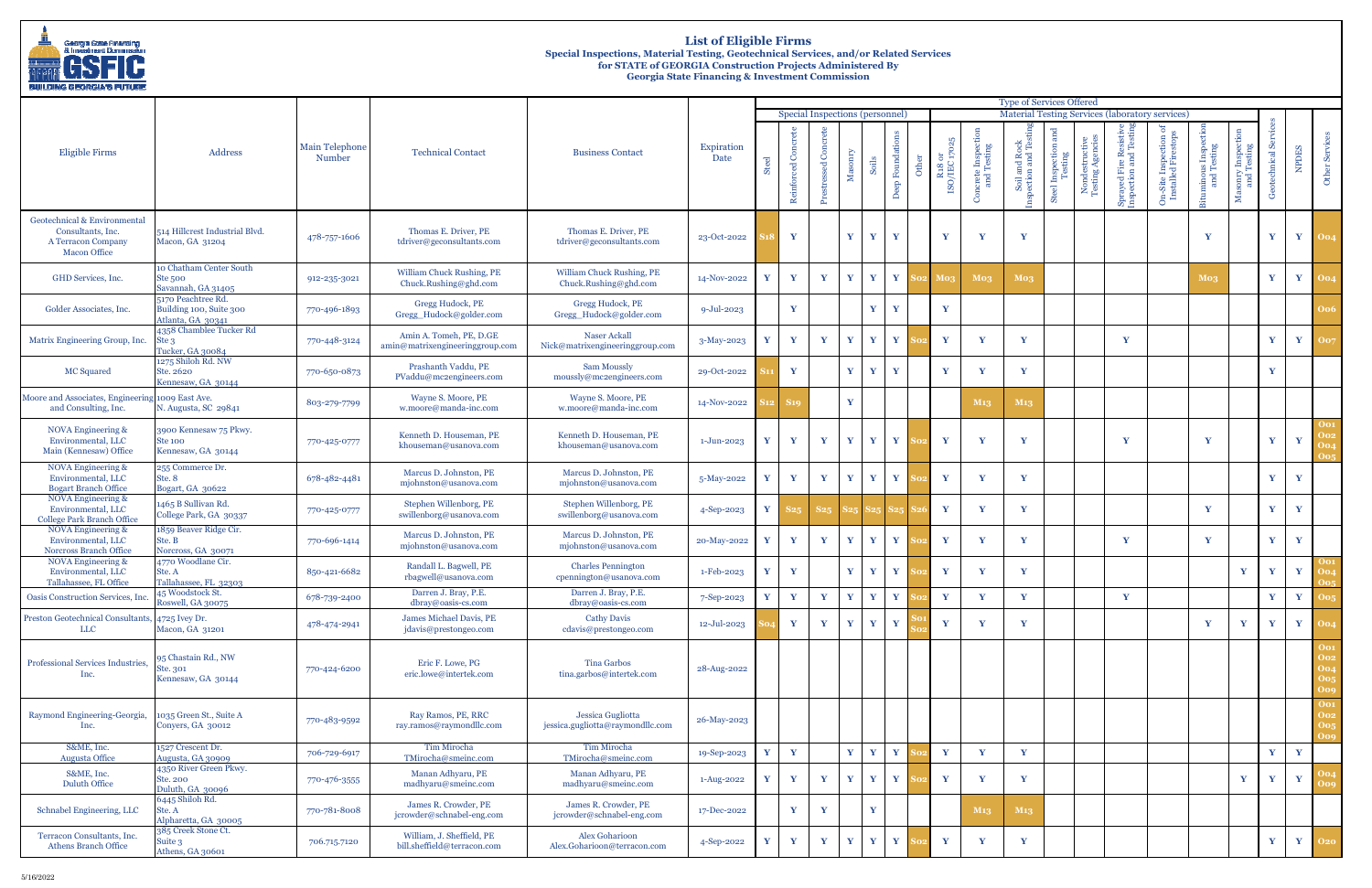

# **List of Eligible Firms Special Inspections, Material Testing, Geotechnical Services, and/or Related Services for STATE of GEORGIA Construction Projects Administered By Georgia State Financing & Investment Commission**

| BUILDING GEORGIA'S FUTURE                                                       |                                                             |                                 |                                                           |                                                        |                             |   |               |                                 |              |                              |                           |                                           |                                    |                                        |                            |                                    |                                         |                                                        |                                   |                                                 |                    |              |                                                      |
|---------------------------------------------------------------------------------|-------------------------------------------------------------|---------------------------------|-----------------------------------------------------------|--------------------------------------------------------|-----------------------------|---|---------------|---------------------------------|--------------|------------------------------|---------------------------|-------------------------------------------|------------------------------------|----------------------------------------|----------------------------|------------------------------------|-----------------------------------------|--------------------------------------------------------|-----------------------------------|-------------------------------------------------|--------------------|--------------|------------------------------------------------------|
|                                                                                 |                                                             |                                 |                                                           |                                                        |                             |   |               |                                 |              |                              |                           |                                           |                                    | <b>Type of Services Offered</b>        |                            |                                    |                                         |                                                        |                                   |                                                 |                    |              |                                                      |
|                                                                                 |                                                             |                                 |                                                           |                                                        |                             |   |               | Special Inspections (personnel) |              |                              |                           |                                           |                                    |                                        |                            |                                    |                                         | <b>Material Testing Services (laboratory services)</b> |                                   |                                                 |                    |              |                                                      |
| Eligible Firms                                                                  | Address                                                     | <b>Main Telephone</b><br>Number | <b>Technical Contact</b>                                  | <b>Business Contact</b>                                | Expiration<br>Date          | ಹ | Reinforced Co | ssed Concrete<br>Prestres       | $M$ asonry   | Soils                        | Deep Foundations<br>Other | $_{\rm R30}$ R18 or $_{\rm ISO/IEC}$ 1702 | crete Inspecti<br>and Testing<br>౧ | nd Rocl<br>and Te<br>Soil an<br>ection | and<br>Steel Inspe<br>Test | Nondestructive<br>Testing Agencies | ved Fire Resistive<br>ction and Testing | On-Site Inspection or<br>Installed Firestops           | uminous Inspection<br>and Testing | sonry Inspecti<br>and Testing<br>$\mathbb{M}^a$ | otechnical \$<br>් | <b>NPDES</b> | Other Servic                                         |
| Terracon Consultants, Inc.<br>Chattanooga, TN<br><b>Branch Office</b>           | 51 Lost Mound Dr.<br>Ste. 135<br>Chattanooga, TN 37406      | 423-499-6111                    | Mark Harrison, PE<br>Mark.Harrison@terracon.com           | Mark Harrison, PE<br>Mark.Harrison@terracon.com        | 20-Feb-2023                 |   | $\mathbf{Y}$  |                                 |              | $\mathbf{Y}$<br>$\mathbf{Y}$ |                           | Y                                         | $\mathbf{Y}$                       | $\mathbf{v}$                           |                            |                                    |                                         |                                                        |                                   |                                                 | Y                  |              | 004<br><b>O20</b>                                    |
| Terracon Consultants, Inc.<br>Columbia, SC Branch Office                        | 521 Clemson Rd.<br>Columbia, SC 29229                       | 803-741-9000                    | Robert McLeod, PE<br>Bobby.Mcleod@terracon.com            | Alex Goharioon<br>Alex.Goharioon@terracon.com          | 10-Nov-2023                 |   | Y             |                                 | Y            | $\mathbf{Y}$                 | Y                         | Y                                         | $\mathbf{Y}$                       | $\mathbf{Y}$                           |                            |                                    | Y                                       |                                                        |                                   |                                                 | $\mathbf{Y}$       |              | <b>No1</b> 020                                       |
| Terracon Consultants, Inc.<br>Kennesaw Branch Office                            | 4040 Royal Dr.<br>Ste. 100<br>Kennesaw, GA 30144            | 770-924-9799                    | Timothy A. Brown, PE<br>Tim.Brown@terracon.com            | <b>Alex Goharioon</b><br>Alex.Goharioon@terracon.com   | 1-Jul-2024                  | Y | Y             | Y                               | Y            | $\mathbf{Y}$                 | Y                         | $\mathbf{Y}$                              | Y                                  | Y                                      |                            |                                    |                                         |                                                        | Y                                 |                                                 | $\mathbf{Y}$       | Y            | <b>O20</b>                                           |
| Terracon Consultants, Inc.<br>Lawrenceville Branch Office                       | 2105 Newpoint Pl.<br>Suite 600<br>Lawrenceville, GA 30043   | 770-623-0755                    | John D. Lawrence, PE<br>john.lawrence@terracon.com        | Alex Goharioon<br>Alex.Goharioon@terracon.com          | 23-Oct-2022                 | Y | Y             | Y                               | $\mathbf{Y}$ | $\mathbf{Y}$<br>$\mathbf{Y}$ |                           | Y                                         | Y                                  | $\mathbf{Y}$                           |                            |                                    | Y                                       |                                                        |                                   |                                                 | $\mathbf{Y}$       | $\mathbf{Y}$ | <b>Oo1</b><br><b>Oo2</b><br><b>Oo4</b><br>0о5<br>Oog |
| Terracon Consultants, Inc.<br>Savannah Branch Office                            | 2201 Rowland Ave<br>Savannah, GA 31404                      | 912-629-4000                    | Christopher W. Barr, PE<br>Chris.Barr@terracon.com        | <b>Alex Goharioon</b><br>Alex.Goharioon@terracon.com   | 1-Aug-2022                  | Y | Y             | Y                               | Y            | $\mathbf{Y}$                 | Y                         | $\mathbf{Y}$                              | Y                                  | Y                                      |                            |                                    | Y                                       |                                                        | $\mathbf{Y}$                      |                                                 | Y                  | Y            | <b>Oo4</b>                                           |
| <b>Timely Engineering Soil Tests, LLC</b>                                       | 1874 Forge St<br>Tucker, GA 30084                           | 770-938-8233                    | Lev M. Buchko, PE<br>lev@test-llc.com                     | Lev M. Buchko, PE<br>lev@test-llc.com                  | 1-Aug-2022                  |   |               |                                 |              |                              |                           | Y                                         |                                    | Y                                      |                            |                                    |                                         |                                                        |                                   |                                                 | Y                  |              |                                                      |
| TTL, Inc.<br><b>Albany Branch</b>                                               | 3202 Gillionville Rd.<br>Albany, GA 31721                   | 229 432-5805                    | Matthew L. Gaston, PE<br>mgaston@ttlusa.com               | Matthew L. Gaston, PE<br>mgaston@ttlusa.com            | 15-Aug-2022                 | Y | Y             |                                 | $\mathbf{Y}$ | $\mathbf{Y}$                 | Y                         | $\mathbf{Y}$                              | Y                                  | Y                                      |                            |                                    | Y                                       |                                                        | Y                                 |                                                 | Y                  | Y            | <b>Oo6</b>                                           |
| TTL, Inc.<br>Valdosta Branch                                                    | 4589 Val North Dr.<br>Valdosta, GA 31602                    | 229-244-8619                    | Aeron R. Morris, PE<br>amorris@ttlusa.com                 | Aeron R. Morris, PE<br>amorris@ttlusa.com              | 28-Aug-2022                 |   | Y             |                                 | Y            | $\mathbf{Y}$                 | Y                         | $\mathbf{Y}$                              | $\mathbf{Y}$                       | Y                                      |                            |                                    | Y                                       |                                                        |                                   |                                                 | Y                  | Y            |                                                      |
| <b>United Consulting</b>                                                        | 625 Holcomb Bridge Rd.<br>Norcross, GA 30071                | 770-209-0029                    | Reza Abree, PE<br>rabree@unitedconsulting.com             | Jelena Kelava<br>jkelava@unitedconsulting.com          | 1-Aug-2022                  | Y | Y             | Y                               | Y            | Y                            | Y                         | $\mathbf{Y}$                              | Y                                  | Y                                      |                            |                                    | Y                                       |                                                        | Y                                 |                                                 | Y                  | Y            |                                                      |
| Whitaker Laboratory, Inc.                                                       | 2500 Tremont Rd.<br>Savannah, GA 31405                      | 912-234-0696                    | Joseph F. Whitaker, PE<br>JosephF@whitakerlab.net         | Joseph W. Whitaker<br>JosephW@whitakerlab.net          | 28-Aug-2022                 | Y | Y             | Y                               | Y            | $\mathbf{Y}$                 | Y                         | $\mathbf{Y}$                              | Y                                  | Y                                      |                            |                                    | Y                                       |                                                        | $\mathbf{Y}$                      | Y                                               | $\mathbf{Y}$       | Y            |                                                      |
| Willmer Engineering, Inc.                                                       | 3772 Pleasantdale Rd.<br>Ste. 165<br>Atlanta, GA 30340-4270 | 844-945-5637 ext<br>704         | James L. Willmer, PE<br>jwillmer@willmerengineering.com   | James C. Willmer<br>jcwillmer@willmerengineering.com   | 1-Aug-2022                  |   | Y             | Y                               | $\mathbf{Y}$ | Y                            | $\mathbf{Y}$              | Y                                         | $\mathbf{Y}$                       | Y                                      | <b>M11</b>                 |                                    |                                         |                                                        | Y                                 |                                                 | $\mathbf{Y}$       | $\mathbf{Y}$ | 004                                                  |
| Wood Environment &<br>Infrastructure Solutions, Inc.<br>Atlanta Branch          | 2677 Buford Hwy.<br>Atlanta, GA 30324                       | 404-873-4761                    | Brandt L. Modlin, PE<br>brandt.modlin@woodplc.com         | Brandt L. Modlin, PE<br>brandt.modlin@woodplc.com      | 28-Aug-2022                 |   | Y             | Y                               | $\mathbf{Y}$ | Y<br>$\mathbf{Y}$            |                           | Y                                         | $\mathbf{Y}$                       | $\mathbf{Y}$                           |                            |                                    |                                         |                                                        |                                   | Y                                               | $\mathbf{Y}$       | $\mathbf{Y}$ | <b>Oo1</b><br>002<br><b>Oo4</b>                      |
| Wood Environment $\&$<br>Infrastructure Solutions, Inc.<br>Augusta Branch       | 7828 River Rd.<br>Waynesboro, GA 30830                      | 770-550-3102                    | Adamson M. Mwembeshi, PE<br>adamson.mwembeshi@woodplc.com | Brandt L. Modlin, PE<br>brandt.modlin@woodplc.com      | 1-Aug-2022 $\boldsymbol{Y}$ |   | $\mathbf{Y}$  | Y                               | $\mathbf{Y}$ | $\mathbf{Y}$ $\mathbf{Y}$    |                           | $\mathbf{Y}$                              | V                                  | $\mathbf v$                            |                            |                                    |                                         |                                                        |                                   |                                                 | $\mathbf{Y}$       | Y            |                                                      |
| Wood Environment &<br>Infrastructure Solutions, Inc.<br><b>Brunswick Branch</b> | 5470 Habersham St.<br>Brunswick, GA 31520                   | 912-265-6709                    | Michael B. Woodward, PE<br>mike.b.woodward@woodplc.com    | Brandt L. Modlin, PE<br>brandt.modlin@woodplc.com      | 17-Aug-2023                 |   | Y             |                                 | $\mathbf{Y}$ | $\mathbf{Y}$                 |                           | <b>Mo1</b>                                | Mo <sub>1</sub>                    | Mo <sub>1</sub>                        |                            |                                    |                                         |                                                        | Mo <sub>1</sub>                   |                                                 | ìО1.               | $\mathbf{Y}$ |                                                      |
| Wood Environment &<br>Infrastructure Solutions, Inc.<br>Jacksonville Branch     | 6256 Greenland Rd.<br>Jacksonville, FL 32258                | 904-396-5173                    | Michael B. Woodward, PE<br>mike.b.woodward@woodplc.com    | Michael B. Woodward, PE<br>mike.b.woodward@woodplc.com | 17-Aug-2023                 | Y | Y             |                                 |              | Y                            |                           | Y                                         | Y                                  | Y                                      |                            |                                    |                                         |                                                        | Y                                 |                                                 | $\mathbf{Y}$       |              | <b>No4 004</b>                                       |
| Wood Environment &<br>Infrastructure Solutions, Inc.<br>Savannah Branch         | 2000 Business Center Dr.<br>Ste 235<br>Savannah, GA 31405   | 404-873-4761                    | Will Kisor, PE<br>will.kisor@woodplc.com                  | Brandt L. Modlin, PE<br>brandt.modlin@woodplc.com      | 28-Aug-2022                 |   | Y             |                                 |              | $\mathbf{Y}$                 |                           | $\mathbf Y$                               | Y                                  | $\mathbf{Y}$                           |                            |                                    |                                         |                                                        |                                   |                                                 | Y                  | Y            |                                                      |